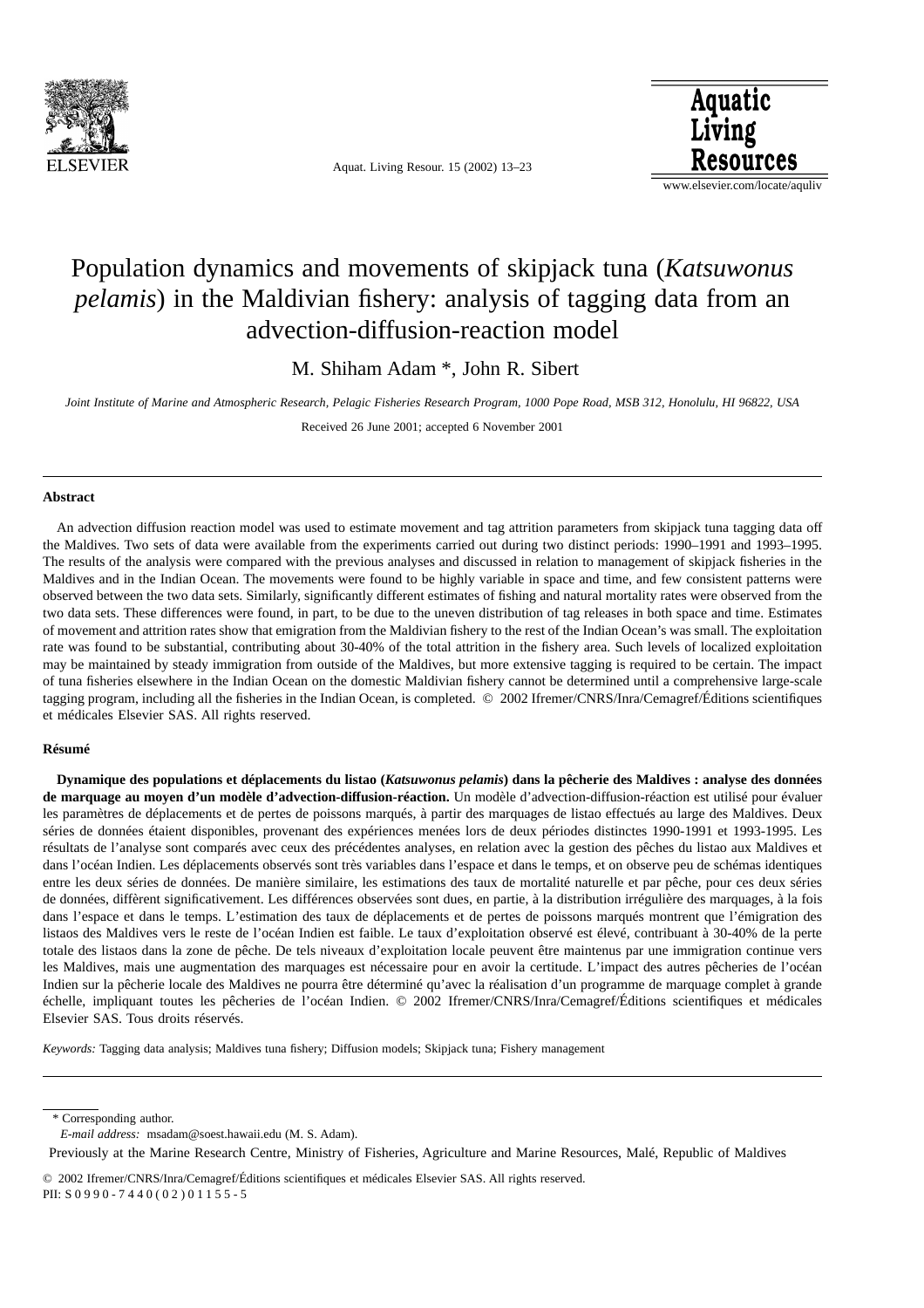# **1. Introduction**

Skipjack tuna, *Katsuwonus pelamis*, is the most important species caught in the Maldivian tuna fishery, comprising more than 80% of the total tuna landings in the Maldives (MPHRE, 1998). The fishery has been in existence for nearly a millennium (Adam et al., 1997) and despite the economic diversification in recent years, tuna fishing remains the main economic activity in the outer islands. In recent years, catches of skipjack tuna were of the order of 80,000 metric tons annually and in 1999 a record catch of 92,888 metric tons was reported  $(MOFAMR<sup>1</sup>,$  unpublished data).

Skipjack tuna are also caught in increasing numbers by the industrial purse-seine fishery in the west and south of the Maldives, the neighboring Sri Lankan gillnet fishery to the northeast, and to a lesser extent in the pole-and-line fishery in the Laccadive archipelago to the north of the Maldives. In the purse-seine fishery, skipjack tuna are often caught in mixed schools of juvenile yellowfin (*Thunus albacares*) around drifting logs and, increasingly, around fish aggregating devices (FADs) specifically released for the purpose. The total Indian Ocean catch of skipjack, including the Maldives', during the latter-part of the 1990s was around  $300 \times 10^3$  metric tons annually (Anon, 2000), the Maldivian catch representing 25–30%. With this increased and widespread fishing both in the Maldives and in the Indian Ocean, greater understanding of tuna movement dynamics and fishery interaction has become an important issue in the region (Anon, 1999).

Tagging experiments provide a valuable source of information on movement and stock dynamics. In the Indian Ocean, major tagging experiments on skipjack tuna have been conducted in the Maldivian fishery only, although some releases have been made to the central Indian Ocean by the National Research Institute of Far Seas Fisheries (NRIFSF), Japan (Yano, 1991). However, the recoveries from the NRIFSF releases have been few (32 in total). As part of the ongoing tuna research in the Maldives, two tagging experiments were conducted in the Maldives during 1990–1991 and between 1993 and 1995. The main target in both the programs was skipjack tuna. Description of these programs and the tagging methodology are given in Yesaki and Waheed (1992) and Anderson et al. (1996).

Analyses of the Maldivian tagging data have been carried out by Yesaki and Waheed (1992), Bertignac et al. (1994), Bertignac (1994), Anderson et al. (1996) and Adam (1999). While these analyses have highlighted important population dynamic features, a comprehensive integrated analysis of the data has not been done. Here we report the analysis of these data using the advection diffusion reaction model developed by Sibert et al. (1999). The results of the analysis

#### Table 1

Summary of skipjack tuna release and recoveries (with known date of recapture) by tagging experiment and the combined data stratified by the calendar month.  $N^{\circ}$  days is the duration of tag-release period in the month.

| Experiment/month          | $N^{\circ}$ days | $No$ released | N° recovered |
|---------------------------|------------------|---------------|--------------|
| Experiment 1: (1990)      | 49               | 8033          | 1407 (17.5%) |
| Experiment 2: (1993–1994) | 56               | 6474          | 553 (8.5%)   |
| Combined                  | 105              | 14 507        | 1960 (13.5%) |
| January 1990              |                  | 13            | $8(61\%)$    |
| January/February 1990     | 9                | 994           | 192 (19%)    |
| March 1990                | 8                | 853           | 258 (30%)    |
| May 1990                  | 8                | 785           | 103 (13%)    |
| June 1990                 |                  | 174           | 27 (15%)     |
| September 1990            | 8                | 469           | 106(23%)     |
| October 1990              | 6                | 3069          | 555 (18%)    |
| November 1990             | 8                | 1676          | 158 (9%)     |
| September 1993            | 12               | 643           | 17 (3%)      |
| January/February 1994     | 13               | 2082          | 126(6%)      |
| April 1994                | 13               | 1317          | 97 (7%)      |
| August 1994               | 18               | 2432          | 313 (13%)    |

are discussed in terms of fishery interaction and management of the resource.

## **2. Materials and methods**

# *2.1. Data*

The data analyzed in this study consists of skipjack tuna released and recaptured in the Maldivian pole-and-line fishery only. The tagging was conducted from local fishing vessels from which skipjack were captured with pole-andline gear using the live-bait technique (see Yesaki and Waheed [1992] and Anderson et al. [1996] for details). A total of 14,507 skipjack tuna, of size range 30–70 cm FL, were tagged and released from both the programs, and 1,960 (13.5%) were recovered (Table 1). Of the total recoveries, 97.3% were recovered from the Maldivian fishery. The 53 recoveries from the overseas fisheries and the 60 fish reported without date and/or location were not included in the analysis (see below).

The tagging database contains release and recovery positions identified to 0.5º-grid squares. The catch and effort data, however, are available only by atoll. Therefore, the effort data were transformed into 0.5º-grid format using estimates of the proportion of effort expended by any given atoll to the neighboring 0.5º grids (Adam, 1999). The resulting average monthly efforts by half-degree grids are given in [Fig. 1c.](#page-2-0) For the purposes of this analysis, a release cohort is defined as all releases in a calendar month, stratified by release grid. Recoveries from each such cohort were stratified by month and by recovery grid. The total numbers released and recovered in each 0.5º-grid over the entire period are shown in [Figs 1a, b.](#page-2-0)

<sup>&</sup>lt;sup>1</sup> Ministry of Fisheries, Agriculture and Marine Resources, Republic of Maldives.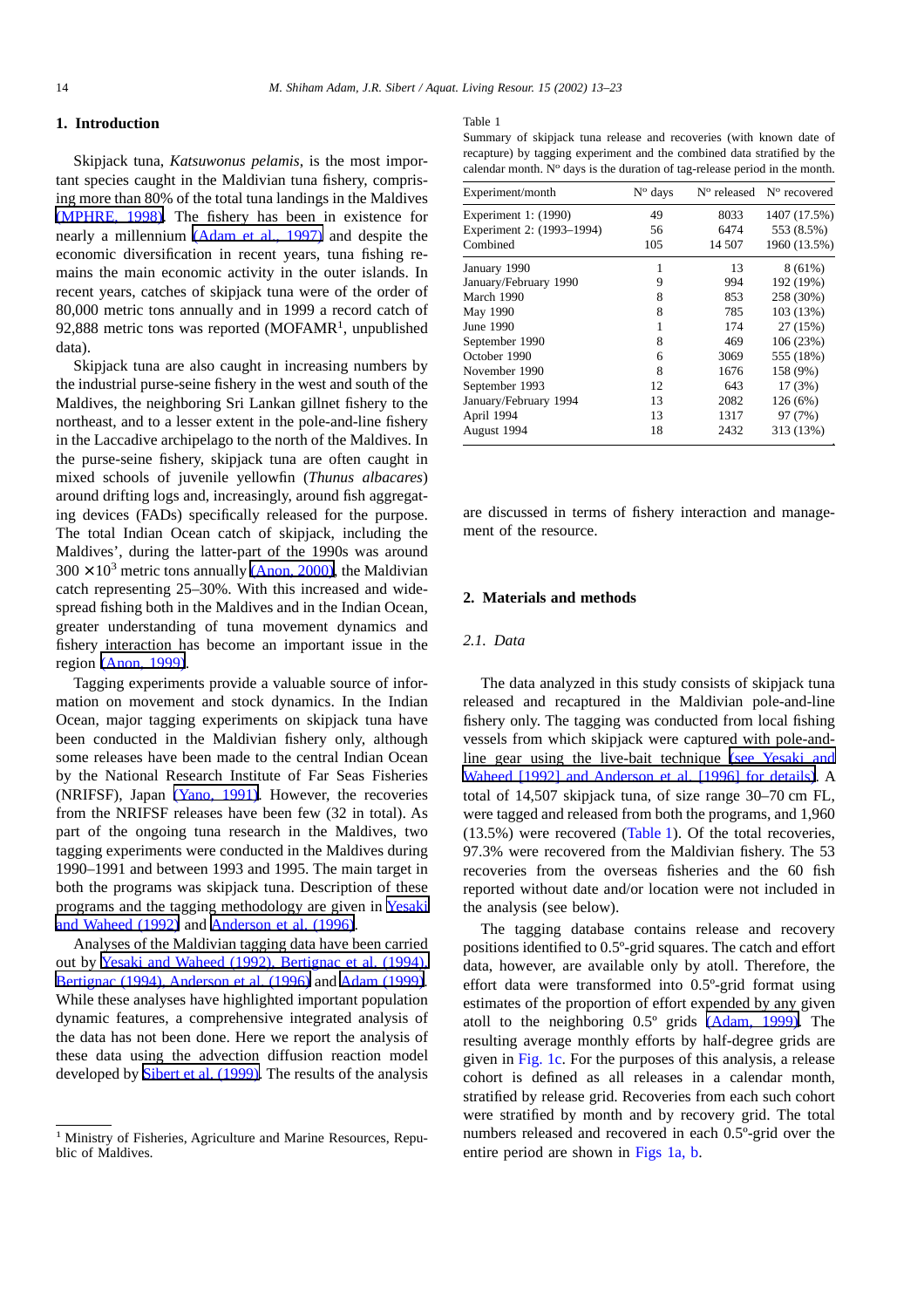<span id="page-2-0"></span>

Fig. 1. Summary of tag releases **(a)**, recoveries **(b)**, and the average monthly fishing effort (days) during 1990–1997 **(c)**. The numbers in the upper half of the grids in **(a)** are the numbers released during the first experiment, and the numbers below during the second experiment. The diameters of the circles in **(c)** are proportional to the average monthly days fished in each grid as indicated. The shaded regions represent the atoll boundaries of the Maldives.

### *2.2. The model*

The details of the advection diffusion model and its implementation to estimate the movement and attrition parameters are given in Bills and Sibert (1997) and Sibert et al. (1999). Only the pertinent features will be mentioned here. Simply put, the advection-diffusion-reaction model equation captures the horizontal movements and attrition of tagged fish (interchangeably used as tags herein after) over time in a defined geographic boundary. The basic advectiondiffusion-reaction equation can be written as

$$
\frac{\partial N}{\partial t} = \frac{\partial}{\partial x} \left( D \frac{\partial N}{\partial x} \right) + \frac{\partial}{\partial y} \left( D \frac{\partial N}{\partial y} \right) - \frac{\partial}{\partial x} (uN) - \frac{\partial}{\partial y} (vN) - ZN \tag{1}
$$

The equation separates the rate of the change in tag density at point *x,y* into diffusive (*D*) and advective (*u* and *v*) movements. *u* is the east-west component of directed movement (positive toward the east) and *v* is the north-south component (positive towards north). Initial conditions must be specified to solve the equation. Let  $R_{rij}^{t_r}$  be he number of tagged fish released into the  $0.5^{\circ} \times 0.5^{\circ}$  computational element (*ij*) in release month  $t_r$ , where  $r$  is the index of the monthly tag release cohorts  $r = 1$ , 2,...  $r_{\text{max}}$ . For the

'combined' data set  $r_{\text{max}} = 33$ . The initial conditions can be specified as

$$
N_{rij}^{0} = \begin{cases} \beta R_{rij}^{t_r} \text{ tag release site} \\ 0 \text{ otherwise} \end{cases}
$$
 (2)

where  $\beta$  is the proportion of tags effectively put out to sea or remain available in the tagging experiment. Explicitly,  $\beta = (1-\alpha)(1-\Phi)$  where  $\alpha$  is the proportion of tags that are lost immediately following release  $(= 0.0289)$ , estimated independently from a double tagging experiment that was carried along with the second tagging experiment (Adam and Kirkwood, 2001).  $\Phi$  is the proportion of recoveries that was not used in the analysis. This includes the proportion of recoveries with no usable information  $(= 0.0270)$  and the proportion of recoveries from the overseas fisheries  $(= 0.0305)$ . These give  $\beta$  a value of 0.91, which was fixed in the analyses. All the recaptured tags were assumed to be reported (Adam, 1999).

The last term, *Z*, in the equation (1) is the total instantaneous tag attrition rate and includes components due to fishing mortality (*F*), natural mortality (*M*) and tag shedding (λ).

$$
Z = M + F + \lambda \tag{3}
$$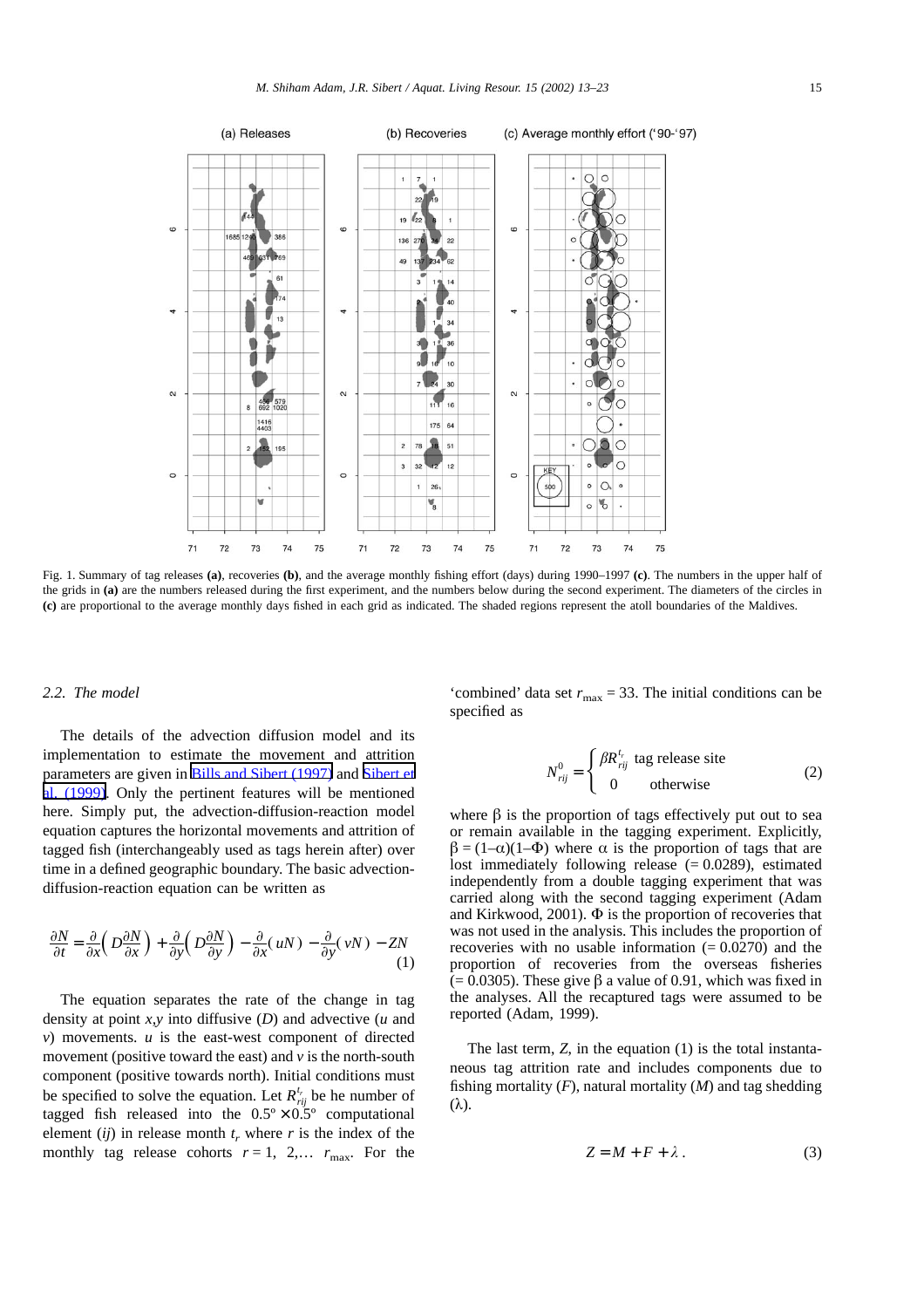$\lambda$  (=0.018 per month [pm]) have been estimated from a double tagging experiment (Adam and Kirkwood, 2001) that was conducted along with the second tagging experiment. The fishing mortality rate *F* was re-parameterized by relating it to the fishing effort,  $E_{ii}$  through proportionality constant, *q*, also known as the catchability coefficient.

$$
F = q\tilde{E}_{ij}^n \tag{4}
$$

Here  $\tilde{E}^n_{ij}$  is the normalized fishing effort at computational grid (*ij*) in month *n* as given by  $\tilde{E}_{ij}^n = E_{ij}^n / \bar{E}$ , where  $E_{ij}^n$  is the observed fishing effort in month *n* and  $\check{E}$  is the fishing effort averaged over the whole area for the period 1990-1997, the duration of the tagging experiment. Since the mean of  $\tilde{E}^n_{ij}$  is 1.0, *q* is equivalent to the average fishing mortality.

The movement parameters were re-parameterized into regions (space) and seasons (time) to avoid having to estimate the movement parameters at each grid point. In order to achieve this, assume a matrix *R* in the *ij* plane with region numbers in each element and a vector *T* with season numbers in each element. These two will then map the model domain into 'regions' and 'seasons' to estimate the parameters in the specified regions and seasons. Thus the model parameters are specified at each point by

$$
u_{ij}^n = U_{[R_{ij}][T^n]}
$$
\n
$$
v_{ij}^n = V_{[R_{ij}][T^n]}
$$
\n
$$
D_{ij}^n = D_{[R_{ij}][T^n]}
$$
\n
$$
(5)
$$

Although the islands' and atolls' boundaries would affect skipjack movement in the area (e.g., Kleiber and Hampton, 1994), we were not able to deal with them in the model. Closing the atoll boundaries in the model would mean closing of the grids with atoll boundaries. This would require for both release and recovery data to be fictitiously shifted to adjacent grid cells. For the available resolution of the data (30 by 30 nautical miles), the amount of such shifting that is required would make the data questionable for this analysis. For these reasons, island and atoll boundaries were made 'invisible' to the model. In other words, movements were unrestricted across the atolls and islands. However, the boundaries at the continental landmasses (India and Sri Lanka) were closed.

The predicted number of tag returns in the time step *n* is given by

$$
\hat{C}_{ij}^{n} = \frac{F}{Z} (1 - \exp(-Z \, \Delta t)) N_{\text{rij}}^{n} \tag{6}
$$

 $N_{\text{rij}}^n$  in (6) satisfies equation (1), which is solved numerically using the ADI algorithm with the 'upwind' finite difference approximations (Press et al., 1992; Sibert et al., 1999). The boundary conditions can be specified to be open or closed. Open boundaries are appropriate if the model domain represents a subset of the known habitat and there are reasons to believe that fish emigrate from the model domain. Closed boundaries are justified if the model domain includes the entire habitat, or if there are reasons to believe that fish do not move out of the model domain. Both these cases were tested in the analysis.

The parameters (*U,V,D,q,M*) were estimated by minimizing the negative log of a Poisson likelihood function that relates the observed  $(C_{ij}^n)$  and predicted  $(\hat{C}_{ij}^n)$  from equation (6)) recoveries.

$$
L(\,U,V,D,q,M\,|\,C_{\,rij}^n,\tilde{E}_{ij}^n\,) = \prod_{r}^{r_{\text{max}}} \prod_{n=t_r}^{t_r+36} \prod_{ij} \left(\frac{e^{-\hat{C}_{\,ij}^n} \hat{C}_{\,rij}^n C_{\,rij}^n}{C_{\,rij}^n}\right) \tag{7}
$$

The minimum of -log *L* was found using a quasi-Newton numerical function minimizer, which in turn depends on the gradient of partial derivatives, computed using adjoint functions and portions of the ADModel Builder non-linear optimization package (Otter Research Ltd., 2000). Different starting values of the parameters were used to avoid local minima.

# *2.3. Approach of the analysis*

The matrix  $R$  and the vector  $T$  (equation (5)) can be used to set various configurations of seasons and regions to describe alternative movement patterns. For the full model, we specified two regions and two seasons consistent with the idea that fishery dynamics is different in the north and south (Anderson, 1992) and during northeast and southwest monsoon seasons (Anderson et al., 1998). The division between the regions was set at 2.5ºN (Anderson, 1992), and various combinations of season starting months (September to December for the northeast and March to May for the southwest season) were tested to find the best starting month combination of the seasons. The model domain was constrained within the geographic region of 66ºE to 80ºE and 5ºS to 14.5ºN [\(Fig. 2](#page-4-0)). This choice was a compromise to allow unrestricted movement within the model domain and to exclude neighboring fisheries for which there are no readily available data. Various model configurations  $(MqD_{(R,T)}V_{(R,T)}U_{(R,T)})$  can be represented by the numbers of parameters to estimate. The full model  $MqD_{(2,2)}V_{(2,2)}U_{(2,2)}$ has 14 parameters to estimate. 'Nested' submodels of the full model can be specified by estimating common parameters for both regions or seasons (see Hilborn and Mangel, 1997). The four-model configuration and the number of parameters (*p*) to estimate are given in table 2. For brevity, they will be referred by model number in the text as given in the table.

Model 1 is nested with models 2 and 3 which are, in turn, nested with the full model 4, allowing the use of likelihood ratio tests (Brownlee, 1965) to determine best fitting model to the data.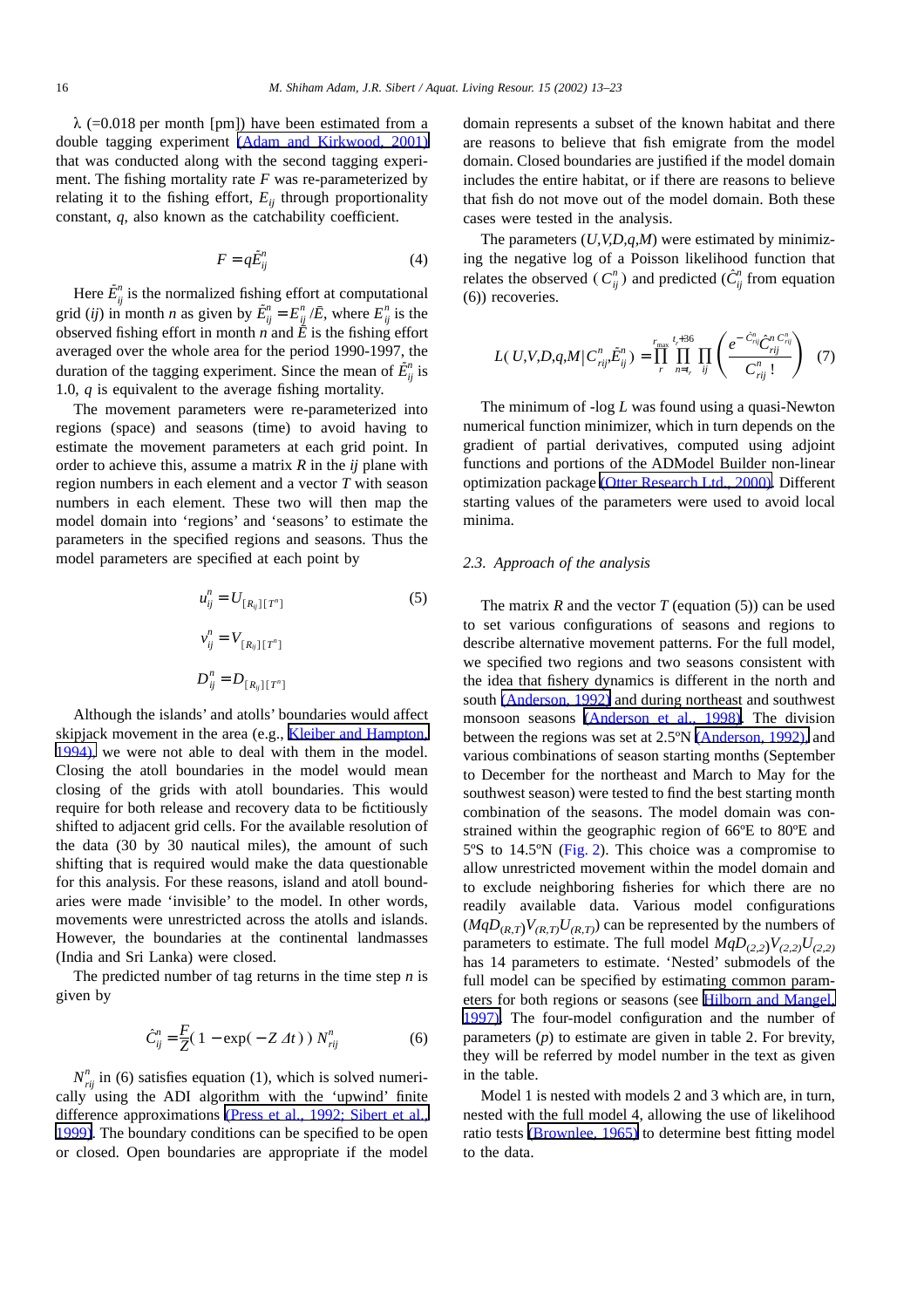<span id="page-4-0"></span>

Fig. 2. Map of the central Indian Ocean showing the model area, the two regions, the approximate range of the Maldivian fishery (shaded), and the 200-mile Exclusive Economic Zone of the Maldives (thin line).

# **3. Results**

Due to the time lag between the two tagging experiments, the combined data set was compared with the data from the two experiments analyzed separately. For all three data sets, model 4 was found to fit better than all submodels (Table 3). For the two-season models (2 and 4), the best starting month

Table 2

Model configurations and the numbers of parameters to estimate

| Model # | Configuration                      |    |  |
|---------|------------------------------------|----|--|
|         | $MqD_{(I, I)}V_{(I, I)}U_{(I, I)}$ |    |  |
|         | $MqD_{(2,I)}V_{(2,I)}U_{(2,I)}$    |    |  |
|         | $MqD_{(1,2)}V_{(1,2)}U_{(1,2)}$    |    |  |
|         | $MqD_{(2,2)}V_{(2,2)}U_{(2,2)}$    | 14 |  |

*P* = number of parameters

Table 3

combination was found by fitting the model using all possible starting month combinations for the northeast and southwest monsoon seasons. For the first experiment data highest log *L* was obtained for April and September whereas in the second experiment it was for May and December. In the combined data set, the best combination was found to be May and October. These results indicate that skipjack movement varies between seasons and may also vary between years.

In order to see if there are significant differences between the parameter estimates between years, that is, between individual data sets in comparison to the combined analysis, a likelihood ratio test was performed on the aggregated model (first experiment + second experiment) versus the combined data set. The aggregated value of log *L* for model 4 was –2650.9 with 28 estimated parameters. The aggregated model compared with the model 4 of the combined data set  $(\chi^2_{(14)} = 449.7)$  was found to be highly significantly different ( $\dot{P}$  < 0.0001), suggesting that movement and mortality were different during the periods covered by the two experiments. These differences are reflected in different numerical values of the parameters as well as in the starting months of the seasons.

For model 4, the predicted tag returns by calendar month since recovery show reasonably good agreement with the observed numbers  $(Fig. 3, right panels)$  $(Fig. 3, right panels)$  $(Fig. 3, right panels)$  for all the data sets. The tag attrition curves also show good agreement with observed and predicted tag recoveries over time, even for the short-term recovery periods [\(Fig. 3,](#page-5-0) left panels).

[Table 4](#page-5-0) shows the estimates of the advection and diffusion parameters for the three data sets. Also shown in Table 4 are the magnitudes of the resultant directed component (*V'*) of *U* and *V*. The values of *D* have been corrected for the 'numerical dispersion' introduced by the use of the upwind differencing (Sibert et al., 1999).

The estimates of *D* range from 500 to about 4000 square nautical miles per month (sq Nmi pm), and the estimates of *V'* range from 2 to 44 Nmi pm, except during the northeast monsoon season in the northern region where it was 134 Nmi )pm ([Table 4](#page-5-0)). The relative degree of importance

Likelihood ratio tests for model selection. *p* indicates the number of estimated parameters; log *L* is the log likelihood;  $\chi^2$  is the likelihood ratio; *df* is the increase in number of parameters over the previous model; *P* is the significance level of the  $\chi^2$  (*df*) test. The numbers in the parenthesis beside the model number indicate the season starting months

| Data     | Model number | $\boldsymbol{p}$ | $\log L$   | Test               | $\chi^2$ | df | P        |
|----------|--------------|------------------|------------|--------------------|----------|----|----------|
| Exp. 1   |              |                  | $-1672.61$ |                    |          |    |          |
|          | 2(4,9)       | 8                | $-1584.75$ | $2 \text{ vs. } 1$ | 187.7    | 3  | < 0.0001 |
|          |              | 8                | $-1595.81$ |                    |          |    |          |
|          | 4(4, 9)      | 14               | $-1528.90$ | 4 vs. 2            | 99.7     | 6  | < 0.0001 |
| Exp. 2   |              |                  | $-1216.40$ |                    |          |    |          |
|          | 2(5, 12)     | 8                | $-1191.09$ |                    |          |    |          |
|          | 3            | 8                | $-1142.48$ | 3 vs. 1            | 147.8    | 3  | < 0.0001 |
|          | 4(5, 12)     | 14               | $-1122.07$ | 4 vs. 3            | 40.8     | 6  | < 0.0001 |
| Combined |              |                  | $-3013.65$ |                    |          |    |          |
|          | 2(5, 10)     | 8                | $-2982.05$ | 2 vs. 1            | 243.2    | 3  | < 0.0001 |
|          | 3            | 8                | $-3053.30$ |                    |          |    |          |
|          | 4(5, 10)     | 14               | $-2875.83$ | 4 vs. 2            | 212.4    | 6  | < 0.0001 |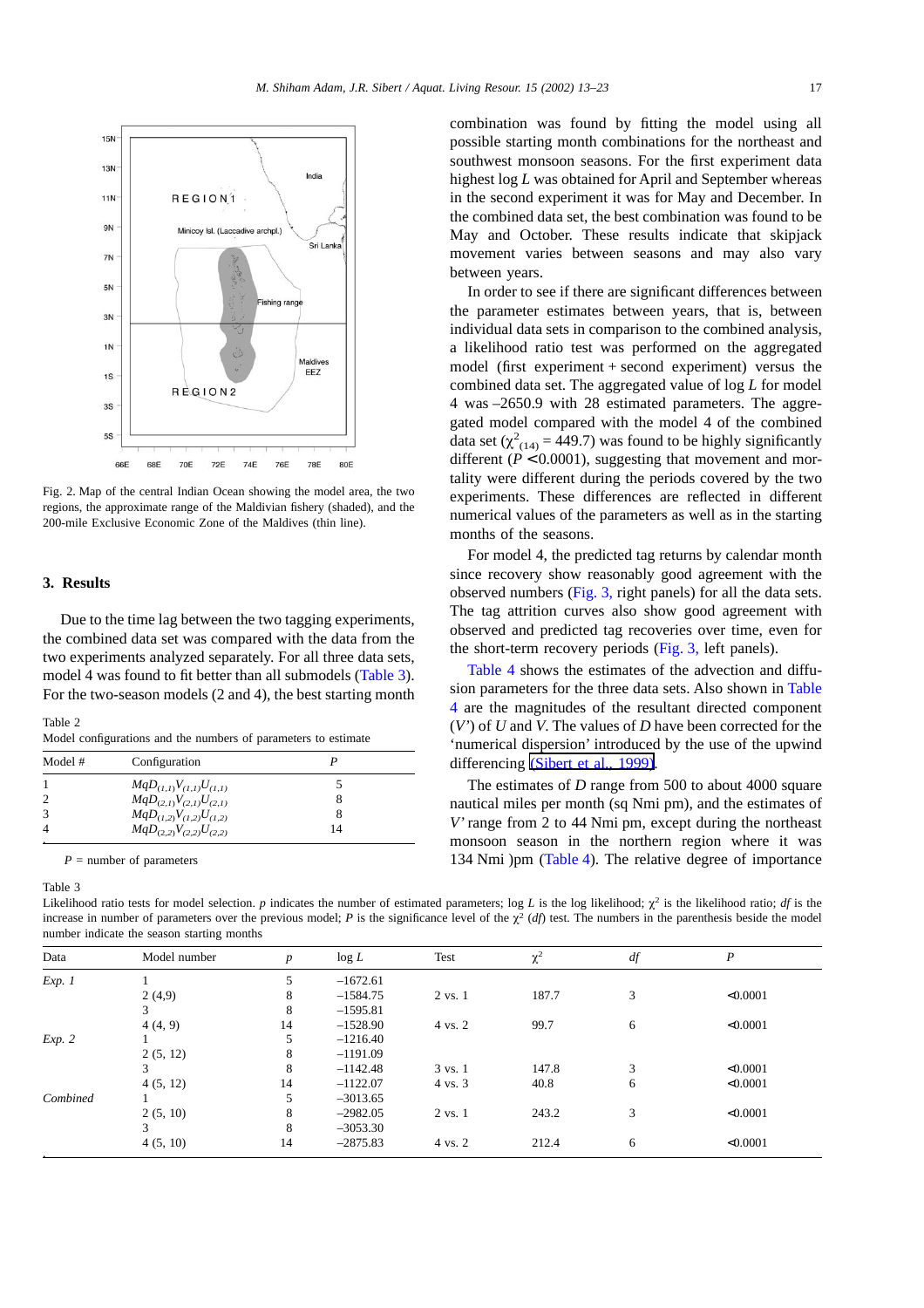<span id="page-5-0"></span>

Fig. 3. Observed (crosses) and the predicted number of recaptures (continuous lines) by calendar months since releases (right panels) and observed and predicted number of tags over the life of the cohorts summed over the model area (left panels) for the two experiments and the combined data set.

of advective and diffusive movement can be estimated from the Peclet number (Sibert et al., 1999). This is the ratio of advection over diffusion multiplied by the characteristic movement length *l* which, in this case has been taken as the model resolution (i.e., 30 Nmi). Values greater than unity

indicate that directed movements are more important than the diffusive movement over a range of 30 Nmi.

The magnitudes of *V'* and *D* are shown in graphical form in [Fig. 4.](#page-6-0) In the first experiment, diffusive movement dominates over advection, suggesting that fish did not prefer

Table 4

Model 4 estimates of advection and diffusion parameters and the Peclet numbers (see text). The units *V*, *U* and *V'* (the magnitude of the resultant directed movement component of *U* and *V*) are in nautical miles per month; D is in square nautical miles per month. Parentheses adjacent to to the season number indicate the starting month of the season; southwest (SW) and northeast (NE). Estimates of *D* are corrected for numerical dispersion as discussed in the text

| Data set | Season    | Region      | V        | U        | $\boldsymbol{D}$ | V'     | Peclet number |
|----------|-----------|-------------|----------|----------|------------------|--------|---------------|
| Exp. 1   | 1(4, SW)  | $1$ (north) | $-13.14$ | $-3.42$  | 1742             | 13.58  | 0.23          |
|          | 1(4, SW)  | 2 (south)   | 1.12     | 13.47    | 2210             | 13.52  | 0.18          |
|          | 2(9, NE)  | $1$ (north) | 1.90     | $-24.09$ | 574              | 24.16  | 1.26          |
|          | 2(9, NE)  | 2 (south)   | $-36.96$ | $-10.25$ | 2348             | 38.35  | 0.45          |
| Exp. 2   | 1(5, SW)  | $1$ (north) | 132.71   | 16.90    | 2244             | 133.78 | 1.77          |
|          | 1(5, SW)  | 2 (south)   | 1.57     | 0.02     | 795              | 1.57   | 0.06          |
|          | 2(12, NE) | $1$ (north) | 13.05    | 48.67    | 926              | 50.39  | 1.58          |
|          | 2(12, NE) | 2 (south)   | $-3.90$  | $-43.46$ | 1512             | 43.64  | 0.86          |
| Combined | 1(5, SW)  | $1$ (north) | 17.42    | $-25.19$ | 4338             | 30.63  | 0.17          |
|          | 1(5, SW)  | 2 (south)   | 3.64     | 4.26     | 1141             | 5.60   | 0.11          |
|          | 2(10, NE) | $1$ (north) | $-4.37$  | $-19.02$ | 534              | 19.51  | 1.07          |
|          | 2(10, NE) | 2 (south)   | $-24.87$ | $-20.00$ | 2667             | 31.92  | 0.28          |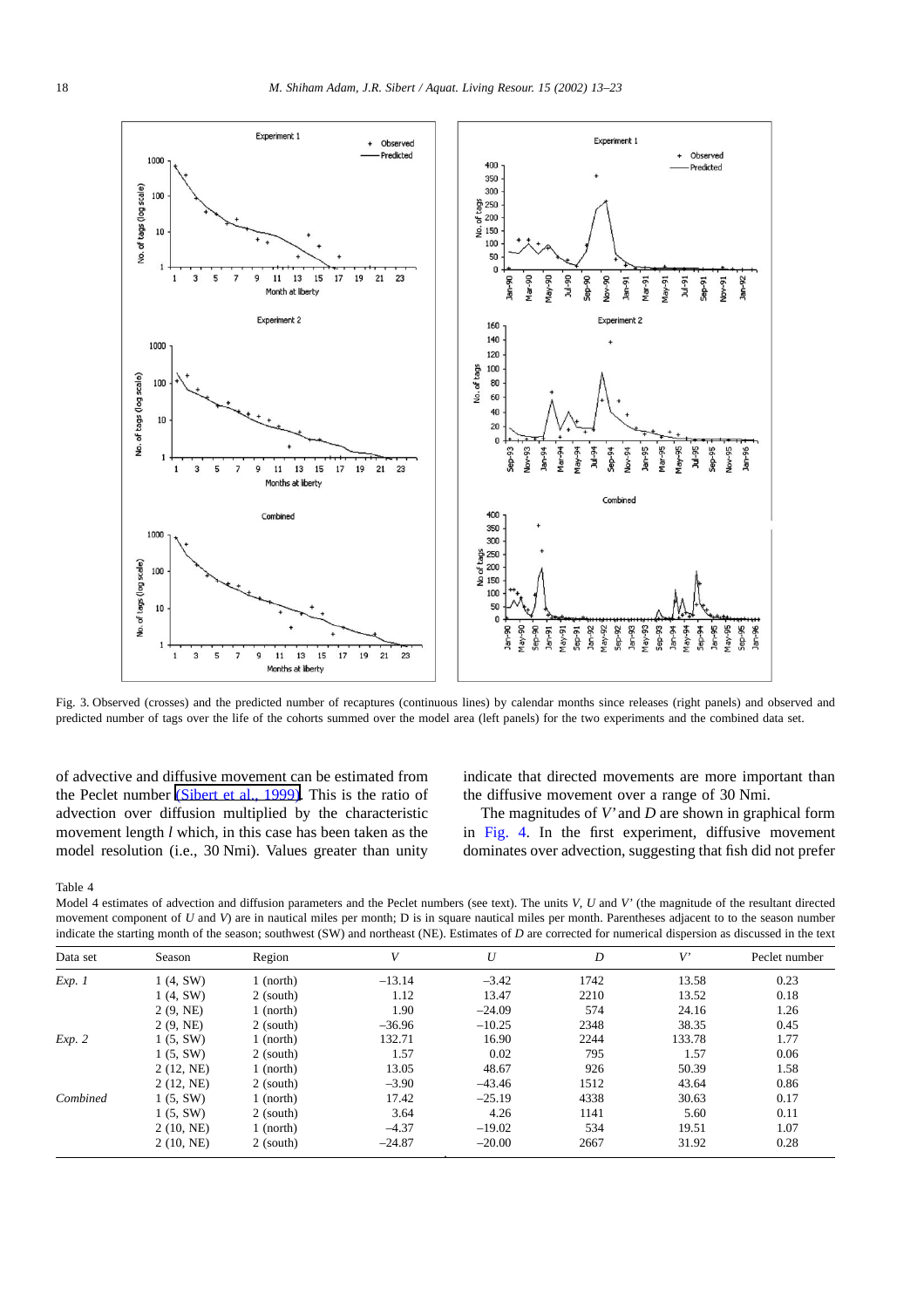<span id="page-6-0"></span>

Fig. 4. Model four estimates of diffusive (circles) and adjective (directed arrows) movements by regions (north and south) and seasons (southwest, SW and northeast, NE, monsoons, starting calendar month in parentheses). The unit of *D* is sq Nmi pm and *V'* in Nmi pm. Note *D* and *V'* are not drawn to scale in relation to the geographic map of the Maldives, represented here by atoll boundaries.

any particular direction over the movement length considered. For the northeast monsoon season in the north, however, advective component was dominant. Unlike the first experiment, the second experiment data showed that advective movements were more important than diffusion with the exception in the southern region during the southwest monsoon (Fig. 4). During the southwest monsoon season, in the south, the directed movements are towards north and northeast in all three data sets (Fig. 4), but the dominant movement in all these three cases was diffusion (Table 4).

Table 5 shows the estimates of *M* and *q* for the data sets along with their standard deviations. The estimate of *M* from the first experiment data was 0.13 per month and for the second experiment it was very low at 0.008 pm. The estimate from the combined data set was 0.08 pm, a value in between the first and the second experiment's estimate. Estimates of *q* range from 0.02 to 0.07 pm per grid area. Since the fishing effort was normalized, *q* is also a estimate of average fishing mortality rate (see equation (4)). The lower estimates of *M* and *q* from the second experiment data appears to be due to the more persistent nature of the fish

indicated by the more gradual and extended attrition curve compared with the first experiment data [\(Fig. 3\)](#page-5-0).

A useful statistic often calculated from the estimates of the attrition rates is the harvest ratio (HR). This is the ratio of fishing mortality rate to the total attrition rate, a measure of fishing impact on the population.

$$
HR = \frac{F}{\lambda + F + M} \tag{8}
$$

Kleiber et al. (1987) suggested that for skipjack like species a value of 0.5 would be a reasonable reference point

#### Table 5

Estimates of natural mortality rate, *M* (per month), and catchability coefficient,  $q$  (per month per grid area), along with their  $\pm$  standard deviation. The harvest ratio, HR, is the fraction of fishing mortality expressed as total attrition. The tag shedding rate,  $\lambda$  (per month), is from Adam and Kirkwood (2001).

| Experiment 1      | Experiment 2       | Combined          |
|-------------------|--------------------|-------------------|
| $0.018 \pm 0.013$ | $0.018 \pm 0.013$  | $0.018 \pm 0.013$ |
| $0.131 \pm 0.009$ | $0.008 \pm 0.003$  | $0.079 \pm 0.006$ |
| $0.069 \pm 0.003$ | $0.021 \pm 0.0004$ | $0.046 \pm 0.001$ |
| 0.32              | 0.44               | 0.32              |
|                   |                    |                   |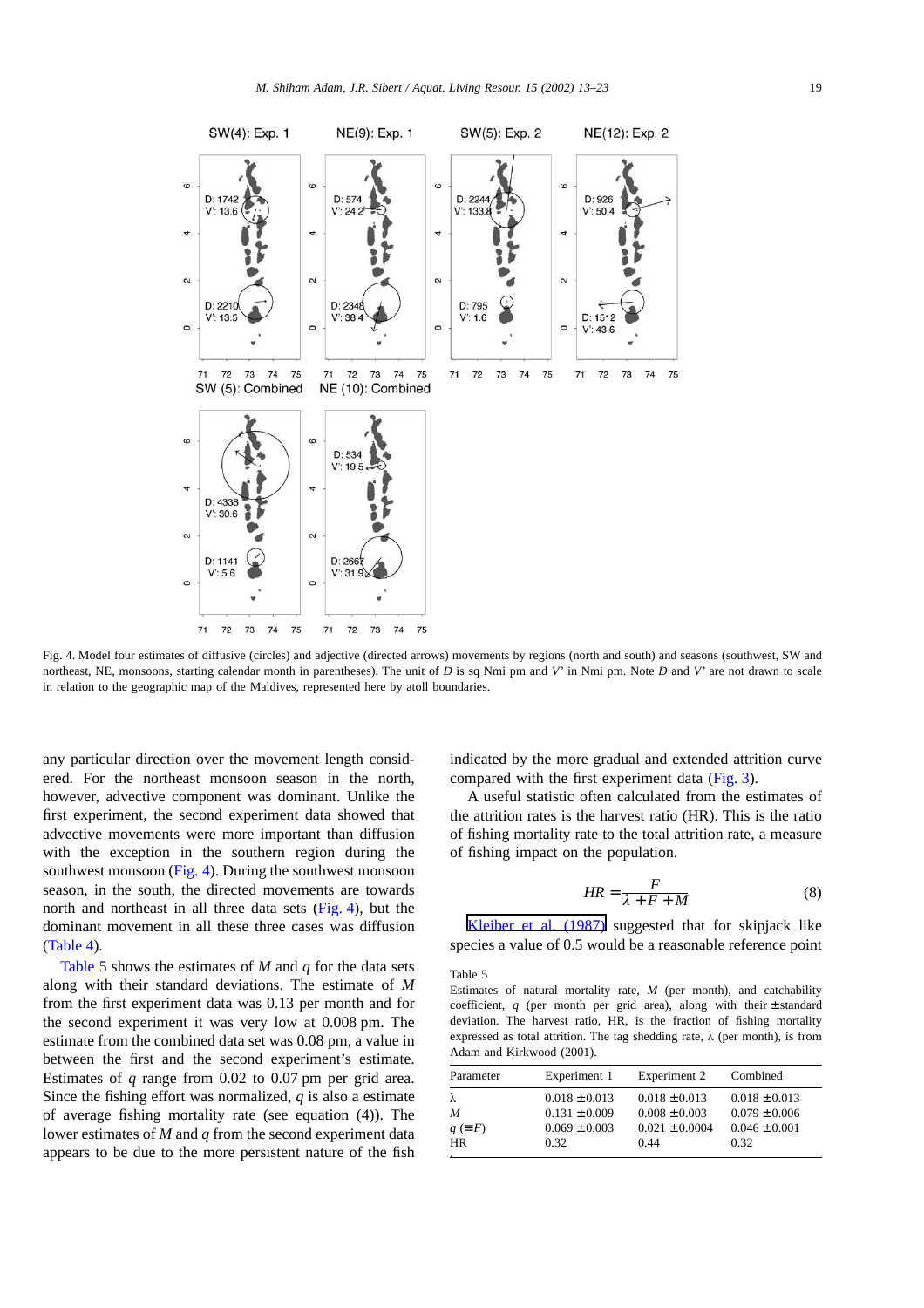for a fishery approaching full exploitation. The values ranging from 0.32 to 0.44 [\(Table 5\)](#page-6-0) suggest that the fishery was approaching full exploitation.

# **4. Discussion**

The overall picture of movement and attrition emerging from this integrated analysis is that details of skipjack tuna dynamics off the Maldives are more variable in space and time than have shown in previous analyses. Based on the calendar months of overseas recoveries with respect to the release season in the Maldivian fishery, Yeasaki and Waheed (1992) and Anderson et al. (1996) observed that skipjack in the Maldives tend to move westward during the northeast monsoon season, and eastward during the southwest monsoon, in phase with the prevailing surface currents in the area. A more detailed analysis by Adam (1999), however, showed that they were more complex and such simple east-west patterns were not significant in the data. Adam (1999) also showed that there were considerable differences in the east-west orientations between the northern and southern regions. Although our results would not be strictly comparable with Adam's (1999) analysis, this view is supported by our results. It should be noted that we excluded the data from the overseas recoveries and so the only east-west movement would be from within the narrow range of the local fishery (see [Fig. 2](#page-4-0)). It could be that skipjack do indeed behave differently when close to the island chains and FADs (e.g., Kleiber and Hampton, 1994) but respond to such monsoon-related east-west orientation outside the range of the local fishery. Yesaki and Waheed's (1992) and Anderson et al.'s (1996) observation of east-west movement were indeed based on the recoveries from the overseas fisheries.

There was a strong signal of the northward movement during the southwest monsoon in the second set of experiment data in the northern region. Closer examination of the data revealed that this was due to the persistent northward movement of the release cohort during August 1994. Similar northward movement was not observed in the first experiment data or indeed for runs of the model even for a selection of cohorts released only to the south during the southwest monsoon (May and December).

The estimate of  $M = 0.131$  pm from the first experiment data and  $M = 0.079$  pm in the combined data set are similar to the estimate made by Sibert et al. (1999) for the skipjack tuna in the Pacific Ocean from tagging conducted around 1980 using the same method of analysis. Hampton (2000) estimated a size-dependent *M* of skipjack tuna in the Pacific Ocean from tagging conducted 10 years later. Hampton's (2000) estimates of natural mortality rates were 0.13, 0.10 and 0.17 pm, for the three size-class 41–50, 51–60 and 61–70 cm respectively. In the first Maldivian tagging experiment, more than 95% fish were in the size range 41–70 cm at recapture, and our estimate of about 0.1 pm is consistent with Hampton's (2000) estimate.

The estimate of attrition components, especially *M* in the second tagging experiment, appear to be anomalously low, but there was clear signal in the data. Part of the reason for this observation is the more gradual and extended attrition curve estimated for the second experiment data. The predicted recoveries in the first experiment indicate there was no recoveries after the 16th month-at-liberty whereas in the second experiment the predicted recoveries extended until the 21st month-at-liberty, although in both the experiments, recoveries were observed until the 20th month-at-liberty ([Fig. 3\)](#page-5-0). In the first experiment, 82% of the recoveries were made within the first 2 months of release compared with only 53% in the second tagging experiment, enabling a larger proportion to remain vulnerable in the subsequent months for an extended period in the second experiment. This resulted in a sharp decline in the overall recovery rate in the second experiment compared with the first (8.5% vs. 17.5%), thus estimating a lower overall attrition rate.

The geographical distribution of the releases may also account for both the lower recapture and attrition rates. Most of the releases in the second tagging experiment were released to one particular 0.5° grid, a seamount locally known as *Sathoraha*, the most popular fishing ground in the south. Fishing from *Sathoraha* requires about 5–6 hours of steaming and since fishing is conducted on daytrips it is not economical for the fishermen to go there unless fishing is good and the weather is fine. These factors would contribute to a lower overall fishing mortality rate for the releases made there. The releases in the first tagging experiment were to the north, to a wider area and much closer to the islands where the fishing effort was high ([Fig. 1](#page-2-0)). This resulted in a higher overall fishing mortality rate compared with the second experiment.

One of the main objectives of the tagging experiments in the Maldives was to understand the fishery interaction and its effects on the management actions taken locally. Assuming that all the recoveries from the overseas fisheries were reported, the 53 recoveries represent only a small fraction that was vulnerable in the overseas fisheries. Some idea of emigration may be gained from the estimates obtained by keeping the model boundaries open compared with estimates obtained by keeping them closed. For the case of the open boundaries, any fish leaving the area is considered to be an emigrant. The parameter estimates obtained with open boundaries were very similar to those obtained with closed boundaries for all data sets, justifying our assumption of the closed boundary model. For the first experiment, the estimates of movement parameters were very similar, with virtually no difference in *M* and *q*, and the value of log *L*s were almost the same ([Table 6](#page-8-0)).

Using dispersion rates calculated from various subsets of data (releases in the north, south, and releases to the 0.5º grids with no land) from Jones' (1976) method, Adam (1999) showed that less than 15% of tagged fish would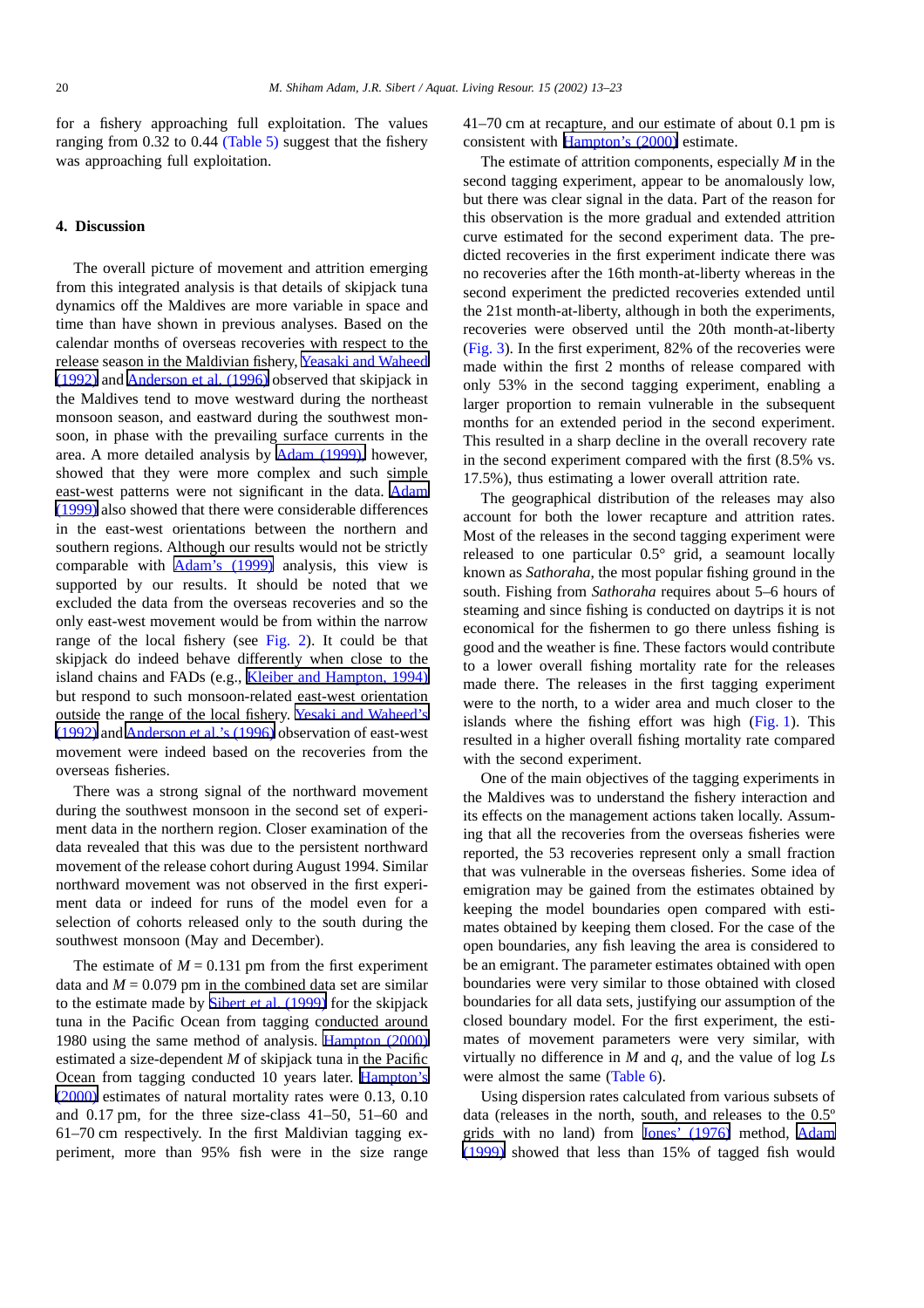<span id="page-8-0"></span>Table 6 Likelihood value and parameter estimates for the first experiment data for open and closed boundary conditions. The first subscript in the parameters refers to the region followed by season

| Parameter      | Open      | Closed    |
|----------------|-----------|-----------|
| $D_{1,1}$      | 1493.4    | 1469.3    |
| $D_{2,1}$      | 184.5     | 184.2     |
| $D_{1,2}$      | 1991.6    | 2123.6    |
| $D_{2,2}$      | 1730.1    | 1788.2    |
| M              | 0.150     | 0.150     |
| $\overline{q}$ | 0.069     | 0.069     |
| $U_{1,1}$      | $-0.114$  | $-0.091$  |
| $V_{1,1}$      | $-0.438$  | $-0.456$  |
| $U_{2,1}$      | $-0.803$  | $-0.802$  |
| $V_{2,1}$      | 0.063     | 0.072     |
| $U_{1,2}$      | 0.449     | 0.169     |
| $V_{1,2}$      | 0.037     | 0.047     |
| $U_{2,2}$      | $-0.342$  | $-0.093$  |
| $V_{2,2}$      | $-1.232$  | $-1.256$  |
| log L          | $-1528.9$ | $-1529.5$ |

survive to reach the 200-mile Exclusive Economic Zone boundary. The result obtained here supports the view that emigration to the overseas fisheries is low.

An alternative approach to estimate their persistence in the fishery is to compute their 'half-life' (Skellam, 1951; Jones, 1959). Half-life is the time required for half the population to disappear from the specified area and time. In simple situations, the half-life can be computed analytically from the movements and mortality parameters (e.g., Holland et al., 1999; Sibert et al., 2000). In our model, the movement parameters vary in time and space. Therefore simple analytical approaches are inappropriate. We estimate the half-life numerically using the numerical solution to equation (1). By setting the initial tag density to one tag per computational element, the time at which tag density in each square decreased to less than 0.5 was noted. The half-life was estimated by linear interpolation between this time and the previous time step. Seasonal variability in movement requires that the simulation be run for each of the 12 possible starting months in a year. The average half-life was computed by averaging the estimates in each grid over the 12 possible starting months. The average half-life for a region can be calculated by averaging the average estimate over any given area. The estimates of half-life obtained using the estimates of the attrition and movement parameters for the first and the second experiment data are given in Table 7.

The result show that within the range of the fishery, half-lives were less than a month. The half-life was higher for the second experiment data, supporting the earlier interpretation of the results. As expected, the average half-life increased when the fish move outside the range of the fishery, i.e., to areas of low fishing mortality. The effect on the half-life in the absence of fishing can be shown by setting *q* equal to zero in the model. When this was done, the estimate of half-life within the fishery area increased by an Table 7

Half-life of skipjack tuna estimated for various areas in the model region using the estimates of parameters from model 4

|              |                  | Half-life (months) |              |  |
|--------------|------------------|--------------------|--------------|--|
| Data set     | Region           | with $q$           | q set to $0$ |  |
| Experiment 1 | Whole model area | 3.6                | 4.3          |  |
|              | Region 1 (north) | 3.5                | 4.0          |  |
|              | Region 2 (south) | 3.8                | 4.7          |  |
|              | Fishery range    | 0.6                | 3.2          |  |
| Experiment 2 | Whole model area | 6.4                | 8.3          |  |
|              | Region 1 (north) | 5.6                | 6.7          |  |
|              | Region 2 (south) | 7.3                | 10.3         |  |
|              | Fishery range    | 0.9                | 7.6          |  |

order of magnitude. This suggests that fishing mortality is relatively high and the current catches are maintained by high immigration.

A tagging experiment is a 'snapshot' of the fishery during the time of the experiment. The Maldivian fishery has undergone noticeable changes since the mid-1990s. The last few years have seen a trend in larger vessels capable of steaming farther offshore into areas that were not previously exploited. These vessels are capable of catching more fish per unit of fishing effort (1 day) compared with the relatively smaller vessels prevalent during early 1990s, during the time of the experiments. Together with improvements in bait fishing and holding techniques, this increases the effective fishing effort and the range of exploitation. The relatively high overall harvest ratio and the estimates of relatively large proportion of half-life on the fishing grounds attributable to fishing mortality suggest that the Maldivian skipjack fishery was approaching high exploitation levels in the mid-1990s. The potential impact of further increases in local fishing mortality should be evaluated very carefully.

The Maldives tagging studies have provided valuable estimates of local fishing mortality and suggest low emigration rates from the Maldives to other areas. However, local tagging experiments restricted to the Maldives archipelago cannot provide critical information on immigration rates from other areas into the Maldivian fishery. In the absence of such information, it is difficult estimate the impact of the large-scale tuna fisheries in the Indian Ocean on the Maldivian domestic fishery. Low levels of immigration would suggest a more discrete stock, and increases in local catch rates would lead only to local depletion. On the other hand, if immigration rates were found to be higher, the Maldivian domestic fishery would depend more heavily on stocks in the rest of the Indian Ocean. In this case, the effect on abundance of local increases in exploitation rate by the domestic fishery would be minimal, but the productivity of the domestic fishery could potentially be impacted by large scale fisheries in other areas. Such impacts already appear to be observable in the catch-effort data. For instance, Adam and Anderson (1998) and Adam (1999) showed negative correlation between the total Indian Ocean skipjack catch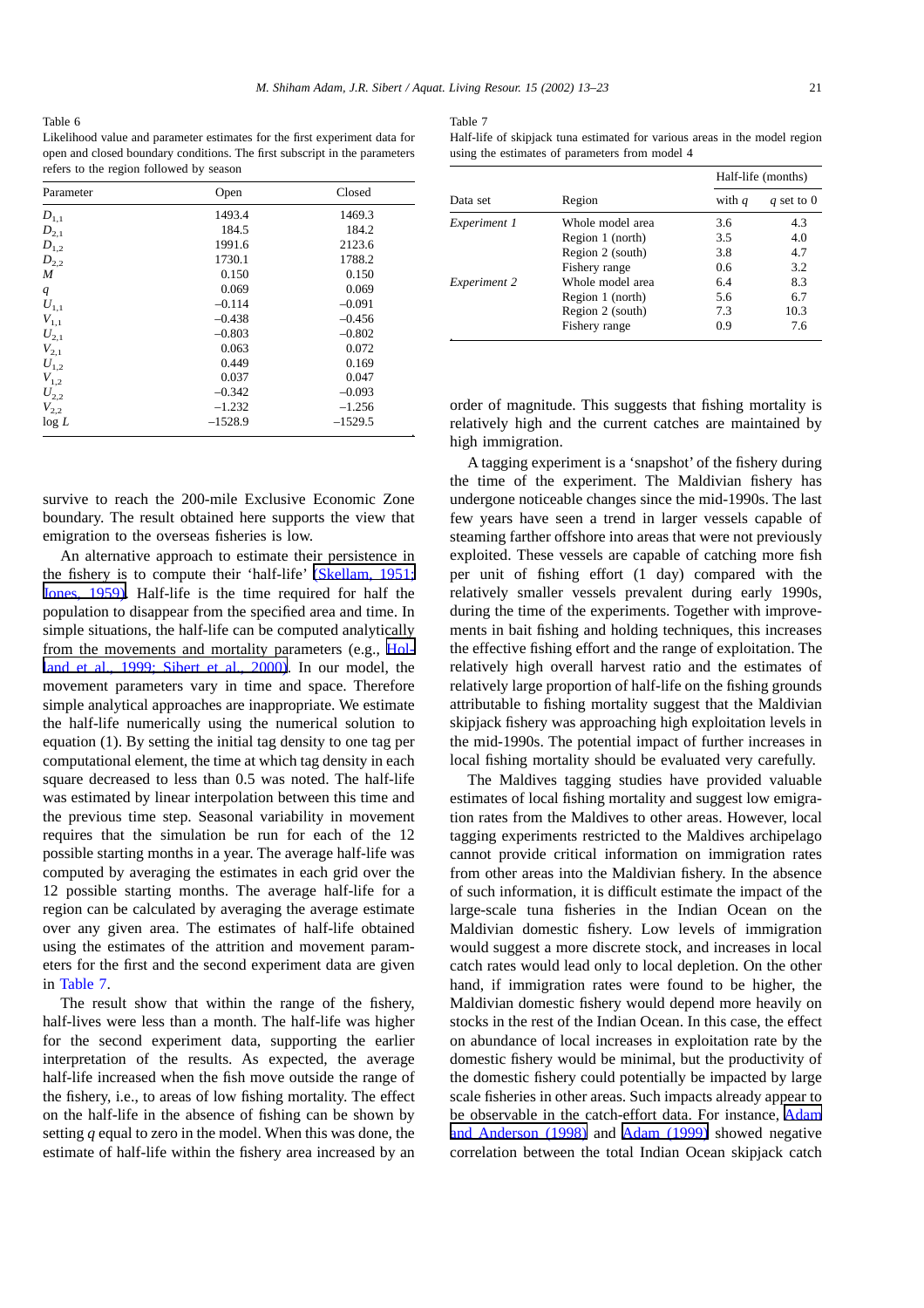and the Maldives' since the inception of the purse seine fishery in the mid-1980s.

A coordinated tagging effort both within the Maldives and in other areas of the Indian Ocean is necessary to address issues of tuna immigration and interaction between the Indian Ocean fisheries and the Maldives domestic fishery in a consistent manner (e.g., Anganuzzi, 1996). The Indian Ocean Tuna Commission has planned a large-scale tagging program starting in 2002 that includes skipjack tuna (IOTC, 2001). The Maldives with their experience and expertise in conducting successful tagging programs can play an important role in creating a well-integrated tagging program in the Indian Ocean. The data generated from such a tagging program would enable the issue of immigration to the Maldivian fishery to be rigorously addressed. Given the developments currently taking place in the Maldivian fishery and in the Indian Ocean tuna fishery in general, it is prudent that policies intended to manage local fisheries include considerations of immigration and fishery interaction.

### **Acknowledgements**

The authors greatly acknowledge the assistance of the Marine Research Center of the Ministry of Fisheries, Agriculture and Marine Resources in providing the data. We thank Hon. Abdul Rasheed Hussein, the minister of MO-FAMR, and Mr. Ahmed Hafiz, the deputy director of MRC, for their support in this study. We are indebted to Charles Anderson and an anonymous referee for their valuable comments on improving the manuscript. This study was funded in part by Cooperative Agreement Number NA67RJ0154 from the National Oceanic and Atmospheric Administration. The views expressed are those of the authors and does not reflect the views of NOAA or MOFAMR or any of its affiliated bodies or institutions.

# **References**

- Adam, M.S., 1999. Population dynamics and assessment of Skipjack tuna (*Katsuwonus pelamis*) in the Maldives. PhD thesis, Imperial College of Science, Technology and Medicine, University of London. pp. 303.
- Adam, M.S., Kirkwood, G.P., 2001. Estimating tag-shedding rates for skipjack tuna *Katsuwonus pelamis*, off the Maldives. Fish. Bull. 99, 193–196.
- Adam, M.S., Anderson, R.C., 1998. Section 2: Skipjack tuna (*Katsuwonus pelamis*). In: Anderson, R.C., Waheed, Z., Adam, M.S (Eds.), The Tuna Fishery Resources of the Maldives. Maldives Mar. Res. Bull., 3, pp. 47–77.
- Adam, M.S., Anderson, R.C., Shakeel, H., 1997. Commercial exploitation of reef resources: examples of sustainable and non-sustainable utilization from the Maldives. In: Lessios, H.A., McIntyre, I.G (Eds.), Proceedings of the 8th International Coral Reef Symposium. Smithsonian Tropical Research Institute, Balboa, Panama, pp. 2010–2020.
- Anderson, R.C., 1992. North-south variations in the distribution of fishes in the Maldives. Rasain (Ann. J. Maldivian Ministry of Fisheries and Agriculture) 12, 210–226.
- Anderson, R.C., Waheed, Z., Adam, M.S., 1998. The Tuna Fishery Resources of the Maldives. Maldives Mar. Res. Bull., 3, pp. 180.
- Anderson, R.C., Adam, M.S., Waheed, A., 1996. Tuna tagging activities in the Maldives. In: Anganuzzi, A.A., Stobberup, K.A., Webb, N.J. (Eds.), Proceedings of the Expert Consultation on Indian Ocean Tunas, 6th Session, Colombo, Sri Lanka, 25-29 September 1995. IPTP, Colombo.
- Anganuzzi, A.A., 1996. Some technical issues regarding the study of fisheries interactions. In: Shomura, R.S., Majkowski, J., Harman, R.F (Eds.), Status of Interactions of Pacific Tuna Fisheries in 1995. FAO Fish. Tech. Paper no. 365. pp. 21–37.
- Anon, 2000. Indian Ocean Tuna Fisheries Data Summary, 1989-1998. Indian Ocean Tuna Commission (IOTC) Data Summary No. 20. pp. 108.
- Anon, 1999. Report of the Expert Consultation on Indian Ocean Tunas. Seventh Session, IOTC, Victoria, Seychelles. IOTC/SP/99/01. pp. 58.
- Bertignac, M., Kleiber, P., Waheed, A., 1994. Analysis of Maldives Islands tuna tagging data with a spatially aggregated attrition model. In: Ardill, J.D (Ed.), Proceedings of the Expert Consultations on Indian Ocean Tunas, 5th Session, Mahé, Seychelles, 4-8 October, 1993. IPTP, Colombo, pp. 226–231.
- Bertignac, M., 1994. Analysis of skipjack (*Katsuwonus pelamis*) tagging data in the Maldive Islands using a spatial tag attrition model. In: Ardill, J.D (Ed.), Proceedings of the Expert Consultations on Indian Ocean Tunas, 5th Session, Mahé, Seychelles, 4-8 October, 1993. IPTP, Colombo, pp. 231–238.
- Bills, P.J., Sibert, J.R., 1997. Design of tag-recapture experiments for estimating yellowfin tuna stock dynamics, mortality and fishery interactions. University of Hawaii, Joint Institute of Marine and Atmospheric Research, Honolulu, Hawaii. pp. 80.
- Brownlee, K.A., 1965. Statistical theory and methodology. John Wiley & Sons, New York.
- Hampton, J., 2000. Natural mortality rate in tropical tunas: size really does matter. Can. J. Fish. Aquat. Sci. 57, 1002–1010.
- Hilborn, R., Mangel, M., 1997. Ecological detective: confronting models with data. Monographs in population biology. No. 28. Princeton University Press, CITY.
- Holland, K.N., Kleiber, P., Kajiura, S.M., 1999. Difference residence times of yellowfin tuna, *Thunnus albacares*, and bigeye tuna. *T. obesus*, found in mixed aggregations over a seamount. Fish. Bull. 97, 392–395.
- IOTC. Indian Ocean Tuna Commission, 2001. Documents related to Working Parting on Tagging. http//www.seychelles.net/iotc.htm.
- Jones, R., 1959. A method of analysis of some tagged haddock returns. J. Cons. Int. Explor. Mer. 25, 58–72.
- Jones, R., 1976. The use of marking data in fish population analysis. FAO Fish. Tech. Pap. 153, 1–42.
- Kleiber, P., Argue, A.W., Kearny, R.E., 1987. Assessment of Pacific skipjack tuna (*Katsuwonus pelamis*) resources by estimating standing stock and components of population turnover from tagging data. Can. J. Fish. Aquat. Sci. 44, 1122–1134.
- Kleiber, P., Hampton, J., 1994. Modelling effects of FADs and island on movement of skipjack tuna (*Katsuwonus pelamis*): estimating parameters from tagging data. Can. J. Fish. Aquat. Sci. 51, 2642–2653.
- MPHRE, 1998. Statistical year book of Maldives 1998. Ministry of Planning, Human Resources and Environment, Malé.
- Otter Research Ltd, 1994-2000. ADModel Builder Documentation. [Sidney B.C.]: Otter Research Ltd. http//www.otter-rsch.com/admodel.htm.
- Press, W.H., Teukolsky, S.A., Vetterling, W.T., Flannery, B.P., 1992. Numerical recipes in C: the art of scientific computing. Cambridge University Press, Cambridge.
- Sibert, J.R., Hampton, J., Fournier, D.A., Bills, P.J., 1999. An advectiondiffusion reaction model for the estimation of fish movement parameters from tagging data, with application to skipjack tuna *Katsuwonus pelamis*. Can. J. Fish. Aquat. Sci. 56, 925–938.